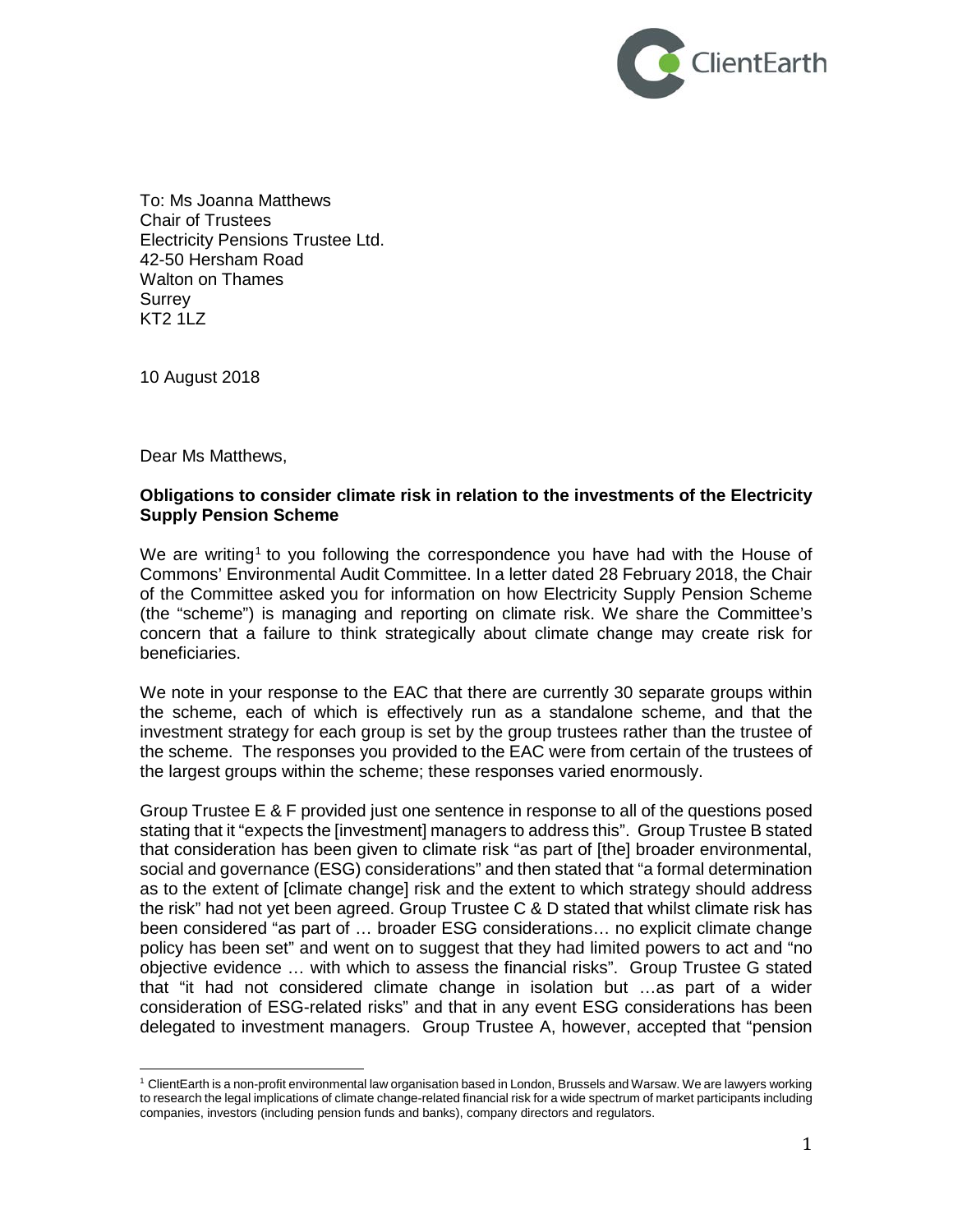

funds are potentially exposed to financial risks through climate change" and although they had delegated decisions on voting and ESG to investment managers they expected that specific stress tests carried out annually on investment strategy will in the future include a climate change scenario.

We are concerned that most, if not all, of the group trustees may be failing to manage the scheme's investments in a manner consistent with members' best interests. In doing so, members' retirement outcomes are potentially being put at risk and the group trustees are exposing themselves to the possibility of legal challenges for breach of fiduciary duties. We should be grateful if you would pass a copy of this letter to each set of group trustees.

The legal obligations of pension trustees in respect of climate risk are not static - advances in the evidence available on the financial risks of climate change, along with rapidly evolving market standards in responses to climate change-related risks, will be relevant to how a court would weigh your actions against your legal duties.

In responding to the Committee's request for information on how the scheme is managing climate risk, you were asked to reflect on what steps you are currently taking, or have taken. With the proper fulfilment of your legal duties in mind, we have set out in section 4 of this letter the steps that you should now be taking in order to safeguard the scheme's assets and ensure that you are acting in accordance with your legal duties.

# **1 Your legal duties as trustee**

You are required to act in the best interests of members when making investment decisions. [2](#page-1-0) Climate change is now widely acknowledged as a potentially material investment risk and you are expected to consider the exposure of the scheme's assets and scheme sponsor to climate risk when discharging your duties as a fiduciary.<sup>[3](#page-1-1)</sup>

As scheme trustees, the law permits you discretion when making investment decisions. You are required to act reasonably, and to take into account all relevant matters, whilst setting aside irrelevant matters.<sup>[4](#page-1-2)</sup> 'Irrelevant matters' would be your own personal, moral and political opinions on climate change.<sup>[5](#page-1-3)</sup> 'Relevant matters' would be the current, published and widely available evidence, including the evidence specifically referred to in this letter, on:

- The financial risks of climate change (in particular, those associated with the coal, oil and gas industries);
- The increasing number of investment opportunities arising from the transition to a low carbon economy; and
- The actions taken by your peers and other investors to manage climate risk and take advantage of low-carbon investment opportunities.

 <sup>2</sup> The Occupational Pension Schemes (Investment) Regulations 2005, Reg 4(2)

<span id="page-1-1"></span><span id="page-1-0"></span><sup>&</sup>lt;sup>3</sup> The Government's recent response to the Law Commission's report on pensions and social investing made it clear that climate risk presents material investment risks for pension schemes and should not be discounted as a purely ethical issue.

<sup>4</sup> Harris v Lord Shuttleworth [1994] ICR 991

<span id="page-1-3"></span><span id="page-1-2"></span><sup>5</sup> Keith Bryant QC: https://www.clientearth.org/pension-trustees-face-legal-challenge-ignoring-climate-risk-leading-qcconfirms/ , p.9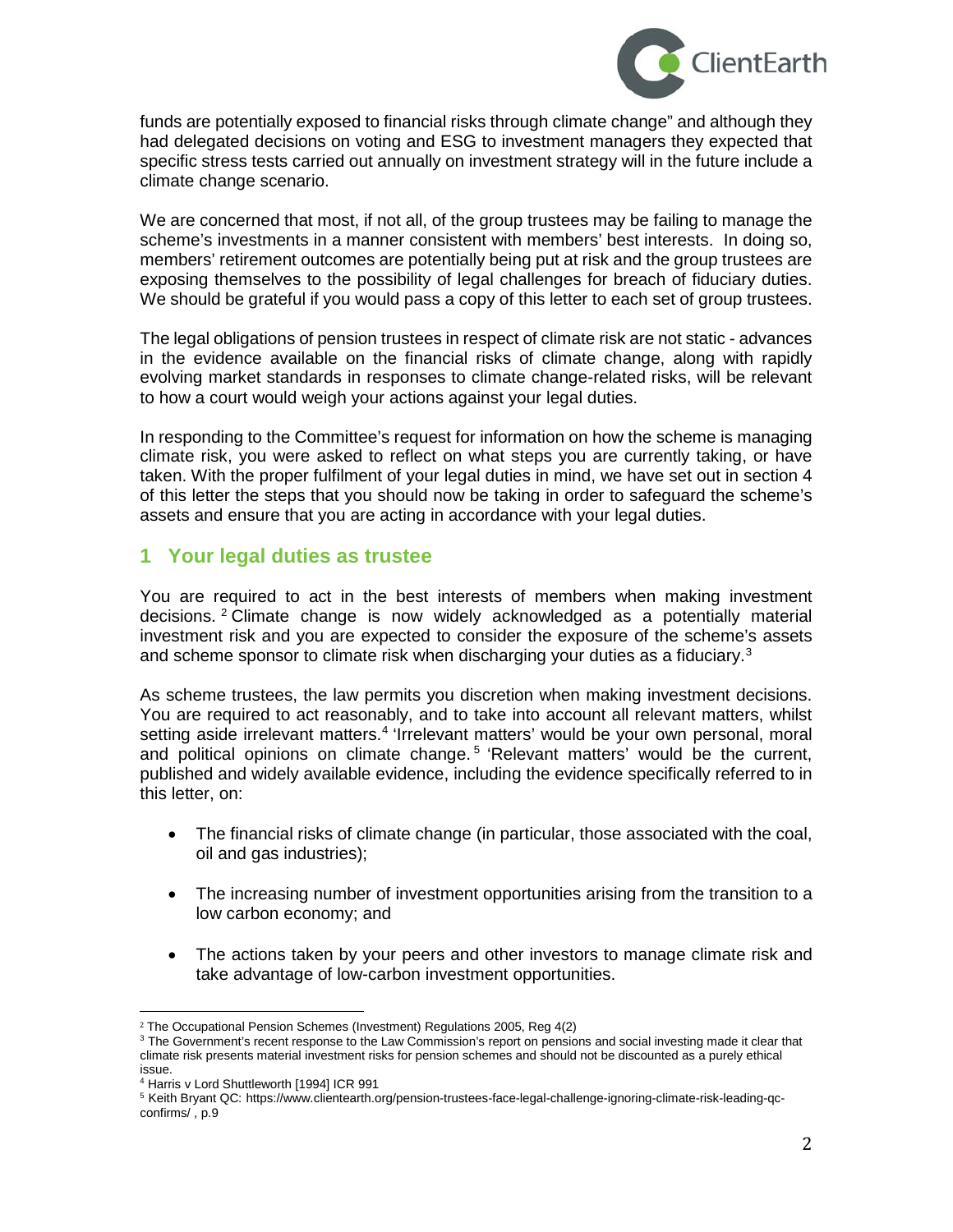

Should you fail to take these relevant matters into account, in a reasonable manner, you could be held liable for breach of duty.

### **2 Investment risk and opportunit[y6](#page-2-0)**

Climate change may pose material financial risks to the scheme's investments in the short, medium and long term. At the same time, the transition to a low-carbon economy presents significant investment opportunities that may help to mitigate the broader economic risks posed by climate change and boost the scheme's long-term returns, whilst providing an income stream in the shorter-term.

Summarised below are key findings from relevant research (refer to enclosed report for full summary of research) which you should familiarise yourself with and discuss with your investment advisers. Familiarising yourself with these issues should be considered part of your core duty to invest in a manner designed to ensure the security, quality, liquidity and profitability of the portfolio as a whole.<sup>[7](#page-2-1)</sup>

#### • **Financial risks related to climate change are already materialising and wider financial stability is at risk if action is delayed**

Analysts Kepler Cheuvreux have found that risks arising from climate change may materialise sooner and more quickly than anticipated, citing the rapid decline in the share prices of European power utilities and the business challenges resulting from policy or technological breakthroughs.<sup>[8](#page-2-2)</sup> In addition, the Bank of England has highlighted the systemic financial risks that they see arising from an abrupt repricing of financial assets if companies and investors fail to take a proactive approach to the energy transition.<sup>[9](#page-2-3)</sup>

#### • **Fossil fuel and carbon intensive assets are highly exposed to climate risks**

Analysts are increasingly recommending that investors tilt portfolios heavily or entirely away from poorly performing fossil fuel assets. Coal is highlighted as a particularly poor investment with 54% of coal power assets in the EU already experiencing negative cash flow, predicted to rise to 97% by 2030. Operating costs for coal are also predicted to be higher than the average lifetime cost for onshore wind by 2024 and solar power by 2027. $10$ 

Financial assets in high-carbon sectors are most likely to be affected by the risks of transitioning to a low-carbon economy (via changes in regulation and social and market shifts to cleaner and increasingly cheaper alternatives) but are also among the most exposed to the physical risks of climate change (due to the location of power stations and oil and gas refineries in coastal areas or offshore).

<span id="page-2-0"></span><sup>&</sup>lt;sup>6</sup> Please note that the findings set out in this section are based on current evidence, which are likely to continue to evolve at a rapid pace. As a scheme trustee, you are expected to have in place appropriate monitoring and risk management procedures to stay abreast of these developments.

<span id="page-2-1"></span> $7$  The Occupational Pension Schemes (Investment) Regulations 2005, Reg 4(3) and 4(4)

<sup>&</sup>lt;sup>8</sup> Kepler Cheuvreux, (January 2018), 'Investor Primer to Transition Risk Analysis'

<span id="page-2-3"></span><span id="page-2-2"></span><sup>9</sup> Bank of England (2017), 'The Bank of England's response to climate change', Quarterly Bulletin Q2

<span id="page-2-4"></span><sup>&</sup>lt;sup>10</sup> David Schlissel, IEEFA, (2017), 'Can the US coal industry come back', in Forum, Issue 111, The Oxford Institute for Energy Studies[. https://www.oxfordenergy.org/wpcms/wp-content/uploads/2018/01/OEF-111.pdf](https://www.oxfordenergy.org/wpcms/wp-content/uploads/2018/01/OEF-111.pdf)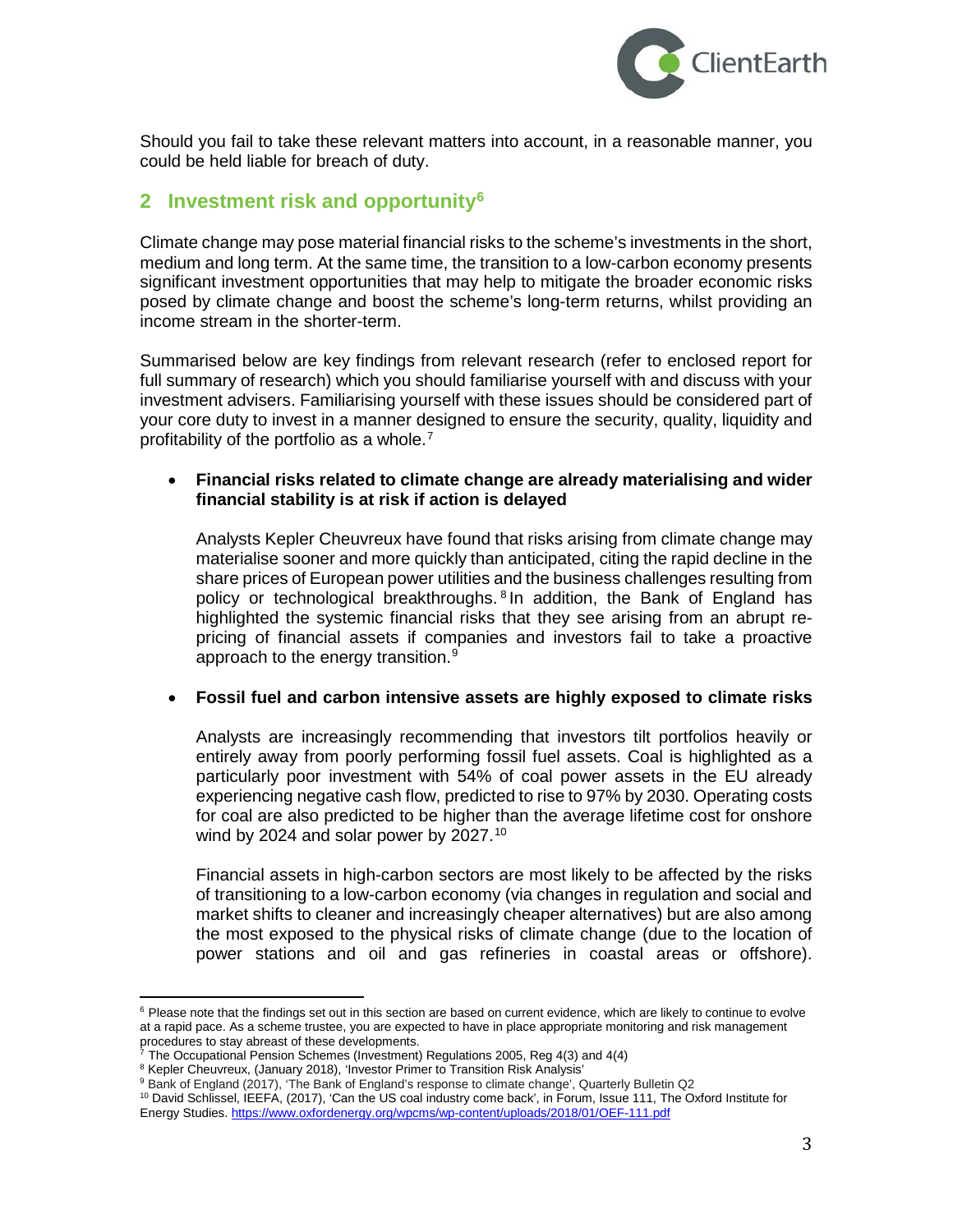

#### • **Climate risk is not adequately priced into the market**

The short-term nature of financial analysis (often provided on the basis of 1 to 3 year forecasts) means that risks expected to affect company cash flows and valuations over longer timeframes, including many of the most serious impacts of climate change, are not properly captured. Analysis by the 2 Degrees Investing Initiative also indicates that the lack of available data from companies is a critical obstacle preventing climate change-related risks being well understood or properly priced into markets. [11](#page-3-0)

#### • **Climate-aware investing does not entail giving up returns by limiting diversification of assets or the ability to track a major index**

Investment managers GMO have analysed the performance of the S&P 500 and its predecessor, the S&P 90, from 1926 to 2017. Over that 90-year period, the impact on performance of excluding any of the 10 main market sectors was negligible.<sup>12</sup>This conclusion is supported by the five-year performance (to 2016) of two MSCI low-carbon indices, which demonstrates that there are no negative impacts of excluding high-carbon stocks from an otherwise diversified portfolio. In fact, both MSCI low carbon indices yielded returns that were slightly better than the benchmark MSCI ACWI index (over the same timeframe), while significantly reducing associated carbon emissions.[13](#page-3-2)

#### • **Taking account of climate risk will help to protect your portfolio as a whole from future losses**

Analysis by the Economist Intelligence Unit has found that whilst impacts on Value at Risk as a result of climate change will be significant, due to anticipated weak growth and low asset returns across the whole economy, taking steps to mitigate climate change can halve the losses experienced.<sup>[14](#page-3-3)</sup>

#### • **Income and capital growth can be achieved through a lower-carbon investment tilt**

Research from the International Renewable Energy Agency forecasts that by 2020 all renewable power technologies will be competitive with fossil fuel generation on a cost basis, with many renewables projects significantly cheaper.<sup>[15](#page-3-4)</sup> Analysts have highlighted infrastructure related to renewable energy production as an attractive alternative income stream to oil and gas companies.

<span id="page-3-0"></span><sup>11</sup> 2 degrees Investing Initiative and Generation Foundation (2017) 'All swans are Black in the Dark: How the short-term focus of financial analysis does not shed light on long term risks'.

<sup>&</sup>lt;sup>12</sup> See discussion at: [https://www.advisorperspectives.com/articles/2017/12/21/jeremy-grantham-and-lucas-white-on-](https://www.advisorperspectives.com/articles/2017/12/21/jeremy-grantham-and-lucas-white-on-climate-change-investing)limate-change-investing . Data presentation at[: https://www.advisorperspectives.com/pdfs/SP-Indices1.pdf](https://www.advisorperspectives.com/pdfs/SP-Indices1.pdf)

<span id="page-3-2"></span><span id="page-3-1"></span><sup>13</sup> MSCI (Sept 2016), 'Fossil Fuel Divestment: a practical introduction'.

<span id="page-3-3"></span><sup>&</sup>lt;sup>14</sup> Economist Intelligence Unit (2015), 'The cost of inaction: recognising the value at risk from climate change'.

<span id="page-3-4"></span><sup>15</sup> IRENA (2017), 'Renewable Power Generation Costs in 2017'.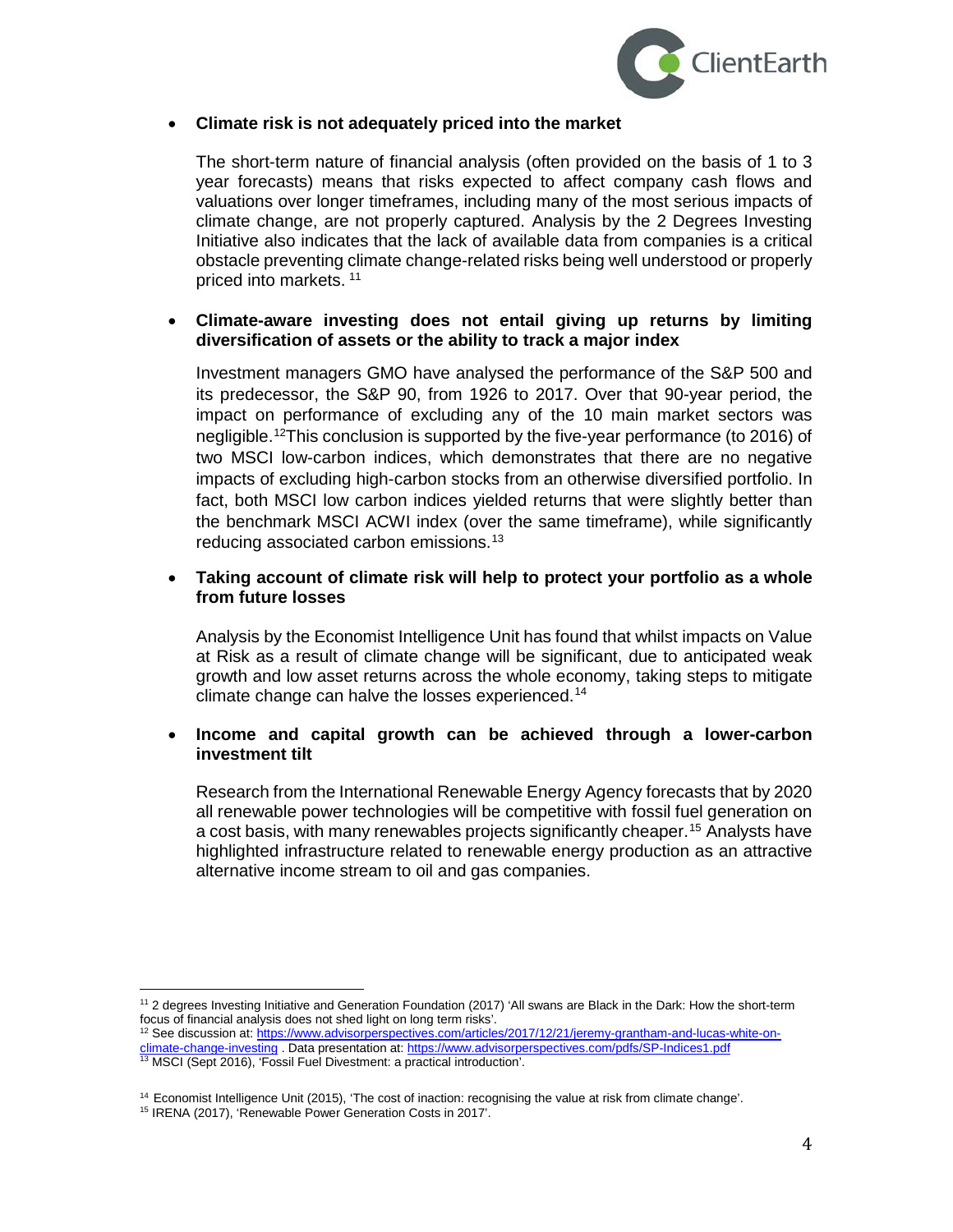

### **3 What is the current market standard on climate risk?**

ClientEarth and the advisory firm Sustineri have undertaken a review (see full report enclosed) across the investment sector in a number of OECD countries to assess the emerging market standards - in accordance with the "ordinary prudent person test" - for managing climate risk.

This review analysed, through a wide range of reports and material in the public domain, how 30 asset owners – representing a cross-section of structure, size and geography (limited to OECD, excluding the US)<sup>[16](#page-4-0)</sup> – are addressing climate-related financial risk. The report produced the following key findings:

- **Fiduciary duty** and a focus on **risk-adjusted returns** over the longer-term are key drivers in the approach taken by asset owners towards climate risk, with some asset owners also emphasising the short-to medium-term investment risks posed by climate change. This approach is linked to a recognition that climate change is a **material financial risk** and the need therefore to safeguard the resilience of the portfolio over multiple time horizons.
- **Governance** structures around climate change are becoming more robust, with the majority of funds reviewed **highlighted climate-related risk in their reporting documentation**, either directly in their Annual Report, in a supplementary sustainability disclosure, or through engagement with regulatory or industry bodies.
- **Risk Management** practices, such as the use of data analytics tools and climateaudits for external managers, demonstrate a growing commitment to identifying and taking action on climate-related risks and opportunities. For example, since 2016 the SEI Metrics project has **stress-tested investment portfolios** worth over USD 3 trillion for alignment with the Paris agreement.<sup>[17](#page-4-1)</sup> Funds with more robust climaterelated practices have adopted **targets**, such as reductions in portfolio carbon emissions or capital allocations to low-emissions investments, which they measure alongside financial targets.
- **Stewardship practices** are an important piece of asset owners' overall response to climate risk, including through investor initiatives such as Climate Action 100+ which represents assets equivalent to 33% of global assets under management. There is also evidence of engagement being practiced in combination with exclusion policies. This analysis has shown that 67% of the asset owners reviewed have divestment policies in place. Beyond this analysis, investors more widely are shifting away from high-carbon assets: to date, investors representing USD 6 trillion in assets under management have made commitments to divest from fossil fuel assets with pension funds accounting for half of this figure.<sup>[18](#page-4-2)</sup>

<span id="page-4-0"></span><sup>&</sup>lt;sup>16</sup> The US was excluded from the analysis based on the view that asset owners from that region are operating under a unique set of circumstances, driven by the federal government's decision to withdraw from the Paris Climate Agreement and the absence of a nationally-driven climate agenda that is out of step with the rest of the world.

<span id="page-4-2"></span><span id="page-4-1"></span><sup>17</sup> https://2degrees-investing.org/sei-metrics/

<sup>18</sup> https://www.divestinvest.org/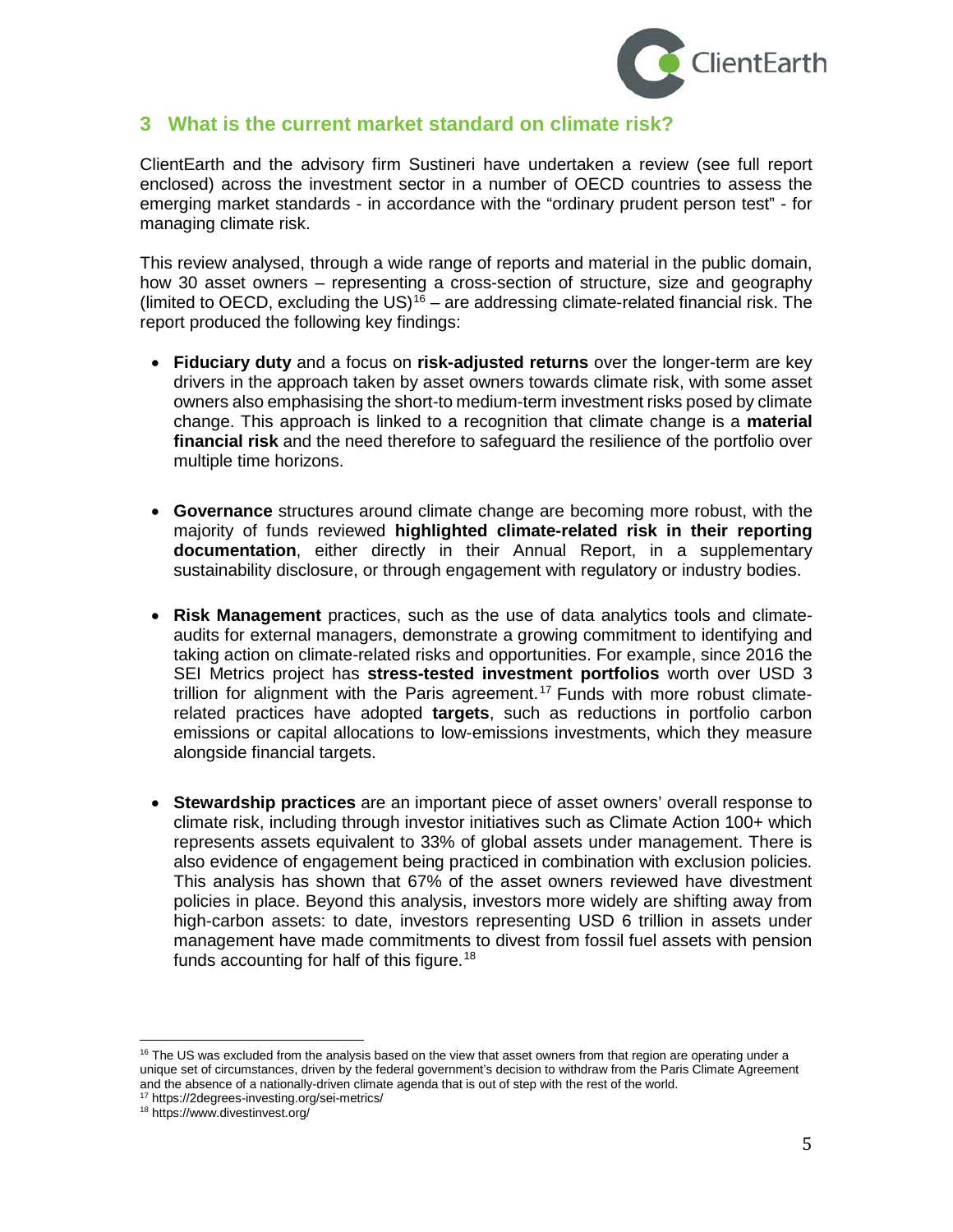

# **4 Actions you should take now to protect the scheme**

Given the economic analyses and changing market standards set out above, you should take action now to position the scheme to benefit from the transition to a low-carbon economy and avoid the significant losses that may occur from a failure to mitigate climate risk. Although you may have already taken some of these actions, you should ensure that the fund is continuing to develop its approach to addressing climate risk and adopting a proactive and forward-looking policy.

### **4.1 Evaluate the evidence, establish the correct governance, take advice**

- Analyse the fund's exposure to physical and transitional risks (both in relation to the fund's assets and the sponsor's employer covenant). **Conduct forwardlooking assessments** in line with the TCFD recommendations and consider relevant political and regulatory developments.
- Ensure there are appropriate **internal governance structures** to oversee strategy development and undertake a materiality assessment of climate changerelated risks (transition, physical and liability risks) on your portfolio. This oversight should support the mainstreaming of climate risk across investment and portfolio decision-making.
- Ensure that both existing and new mandates with professional advisors, including investment consultants, risk consultants, auditors, actuaries and accountants, require that **appropriately qualified advice** will be given on climate risk exposure.

### **4.2 Establish investment beliefs and align with strategies and policies**

- **Establish investment beliefs** that will help to guide strategy in relation to practical decision-making on asset allocation, performance objectives and selection and retention of asset managers.
- **Integrate climate change** into the scheme's investment beliefs and investment policies, for example by amending the statement of investment principles.

# **4.3 Reallocate assets in line with investment beliefs**

- Instruct the scheme's investment managers to **reallocate capital** and cease investment of new capital into coal operations and risky fossil fuel assets, including tar sands, arctic exploration, ultra-deep-water drilling and all related infrastructure.
- Move the scheme's **passive investments** into products tracking low-carbon indices.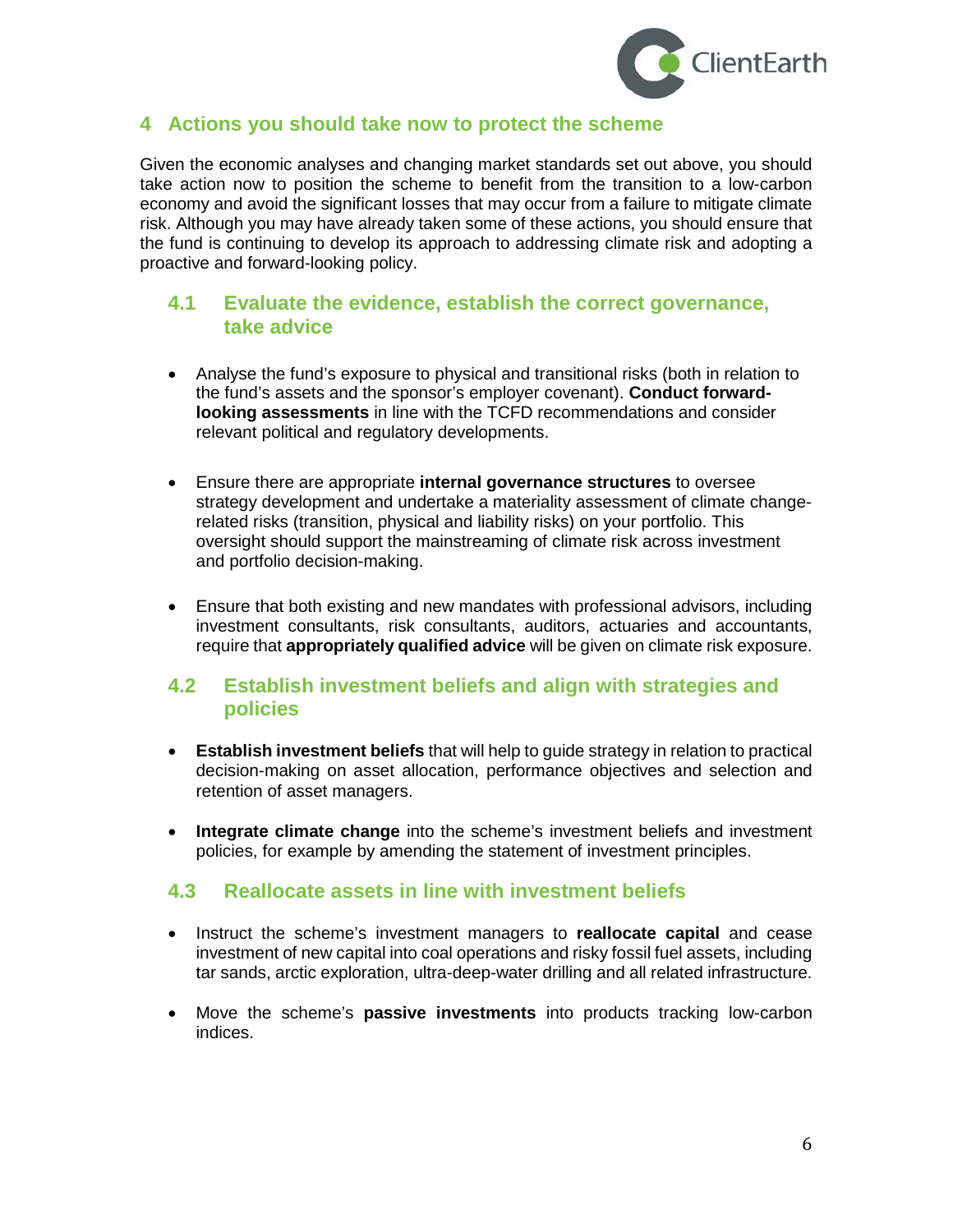

• **Proactively seek out investment opportunities** in low-carbon sectors, bearing in mind that these opportunities may include non-equities, such as real assets, infrastructure and private equity.

# **4.4 Pursue active stewardship and engagement**

- Set clear **voting policies** stating when the scheme will vote against directors, auditors and/or accounts when companies do not show progress against publicly specified targets.
- Set out **clear public expectations** that portfolio companies must demonstrate they are aligning their business strategy with the goals of the Paris agreement (with transparency over the benchmark scenario used and acknowledgement where this is considered to be insufficient to meet the Paris goal of limiting global temperature rises to 1.5 degrees).
- When choosing to engage with companies in high-carbon sectors, **set a timeline** by which specific changes must have been made – include 'time-served' where engagement has been ongoing for a number of years. Timelines should be specified; for example, medium-term means 5 years, long-term means 10 years. Within these timelines, annual milestones for progress should be specified and escalation strategies put in place where these milestones are not being met.
- Publicly **demand that portfolio company directors are 'climate competent'** and that more than one director on the board has a proven understanding of climate issues.
- Require portfolio companies to **be transparent around lobbying** and membership of trade associations where this serves to weaken climate obligations. You should request that companies withdraw membership of trade associations where positions taken conflict with those of the company.

# **4.5 Communicate your approach in line with the market**

- Disclose to scheme members and regulators using the **TCFD framework**.
- Seek to continually improve your reporting process in order to **contribute to a meaningful market standard for reporting on climate**.

# **5 Confirm that you are taking action**

In setting out your legal duties and the available evidence on the financial risks of climate change, as well as the investment opportunities related to the transition to a low-carbon economy, we have put you on notice as to the implications of these issues for the scheme. Should you fail to take these factors into account in your strategic investment decisions, a member of the scheme may rely on this failure as evidence of breach of duty in any future action against you. Given the rapidly evolving market response to climate risk, the possibility of a claim being made against you for taking insufficient steps on climate risk is increasing.